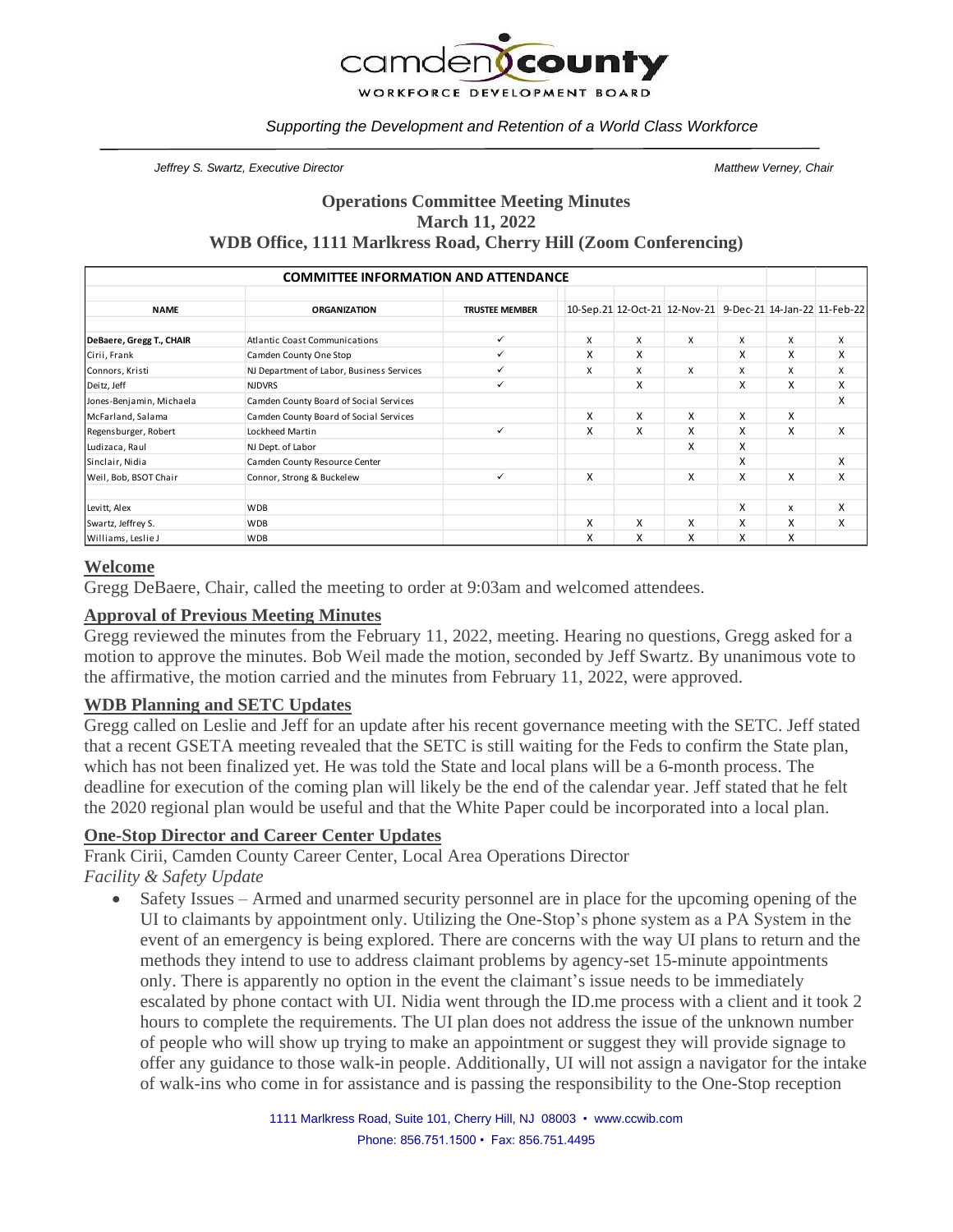desk. Jeff stated that a meeting between GSETA and UI will be held on March 16<sup>th</sup> to obtain information and raise concerns about UI's safety and procedural plans for the opening on March 28<sup>th</sup>. Jeff said that he would update the group after the meeting. Frank stated there will be a discussion with all One-Stop partners to determine when they will return to functioning in-person.

- Gregg commented that UI rarely discusses where they fall short, or a strategy to discern the root of the underlying issues of the backlog and how to address them. UI has failed to assess the claim issues and create a plan to guide people to personnel who are best qualified to resolve their problem.
- Frank reminded the committee that only Atlantic and Camden County One-Stops will have UI on premise conducting their appointments. Offers for Camden One-Stop partners to be trained to assist with low-level UI claim problems was declined.
- The lease extension, expected to be for 5 years or more, is under review but imminent. The negotiations went well, and the lease cost will not increase.

*Staff Training, Meetings and Learning Link*

- Sponsored GSETA training and internal training is on track. QLess and customer tracking numbers are being maintained by all partners for reporting purposes. Weekly training meetings continue, with an upcoming training subject dealing with the timely subject of working with irate and difficult customers.
- The agreement for procuring software for CASAS and GED/HI-Set is being finalized and staff is being trained for certification. The implementation and billing processes for testing are now under consideration. A complication to the previously estimated 6-8 weeks to training implementation is that GED mandates cameras in the testing bank will view the heads, hands, keyboards, and screens so the proctor and cameras observe all activity during testing. On-site IT must be consulted for the installation of the required camera system. The cameras currently in use do not meet specifications for GED testing. In addition, lockers will have to be installed for the storage of phones and personal items of all test takers.

• Gregg asked that Frank and Kristi consider collaborating to create a format for the customer tracking data, which then can be used to compile an annual summary report at the end of the fiscal year.

# *Virtual Service*

• The One-Stop will be promoting its services on all avenues possible. Commissioner Jonathan Young's appearance on Comcast News Makers went well.

# *Incumbent Worker Training (IWT)*

• The projected start date for the IWT program is in May with a conglomerate of ShopRite stores (Zallie's, Ravitz, Wakefern, Brown's, etc.) that are expected to be multi-year partnerships. There are leads for additional partners to participate in the training program. Consideration will be made in the process because it has been discovered that all the applications have their own specific criteria such as differing matches and what needs to be procured outside of Camden County College, the type and length of training, etc. In the cases of participants needing to soft-exit and continue at another time, a One-Stop employee will follow up with participants to close them out or update notes to keep them active in the program.

# *Youth Engagement & Virtual Services Updates – Laurie Maguire*

- Laurie stated that going forward the MIS will do the data entry from providers, currently done by youth counselors. The youth counselors for provider contracts will be reviewing the initial assessment and providing a summary, and upon exit of the client, the counselors will provide a summary of outcomes. This change will minimize the amount of time youth counselors spend on data entry and eliminate the amount of data that providers have habitually left until the end of a quarter to submit.
- Two youth providers have not been referring their successful clients back to the One-Stop. One provider was unaware that those clients could be sent to Camden County College. Those providers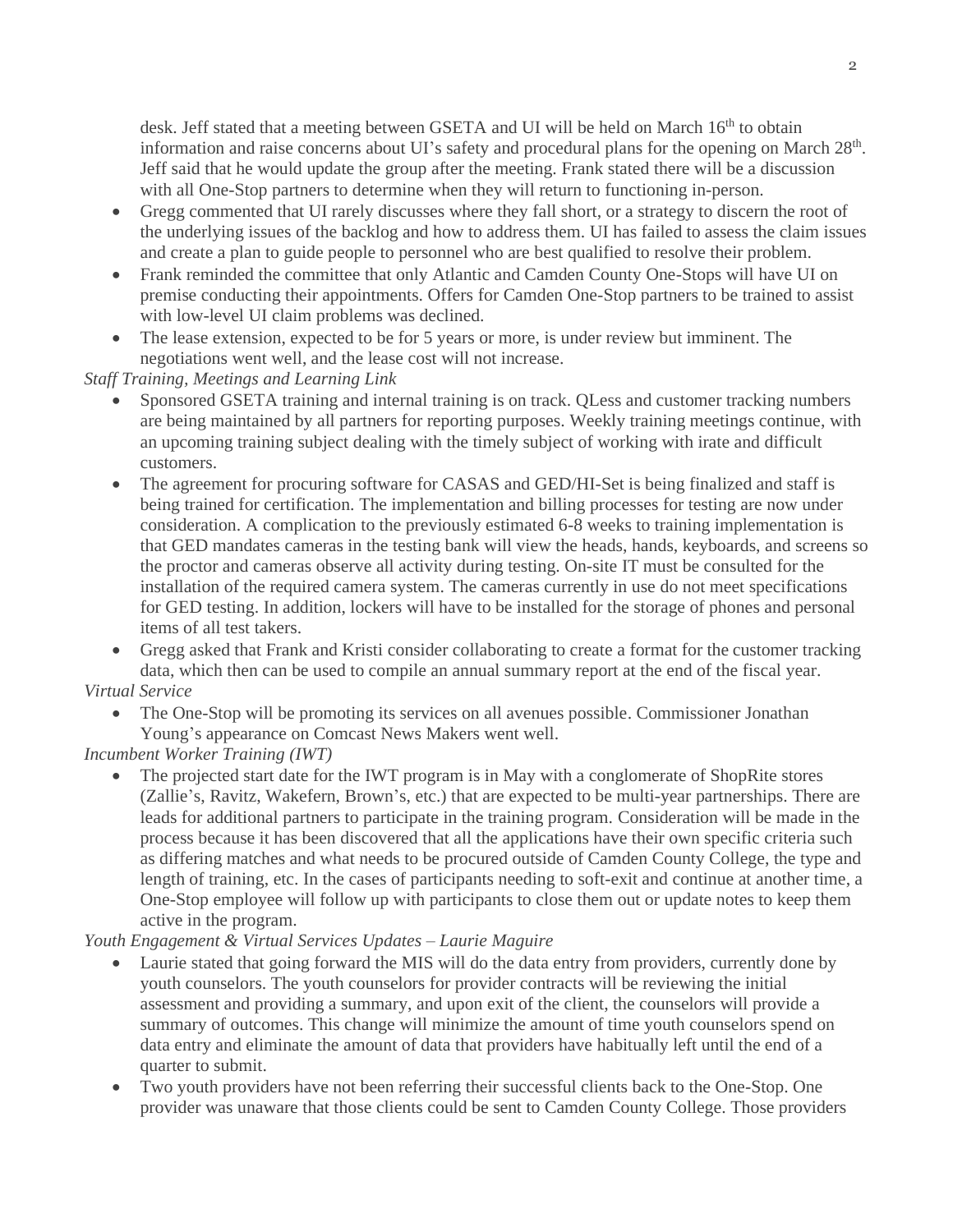have been asked to provide reports of youth who completed training going back to July 2021. To date, neither provider has submitted the information requested. Jeff offered to intercede on Laurie's behalf if the information was not received.

- Jyi Peterson has identified four employers for youth employment experience, one of which requires a copy of a Covid vax card before granting interviews. Information will be compiled on a spreadsheet providing each employer's prerequisites and specific requirements for possible work experience. Laurie stated she and Jyi have not been able to reach Rosie Arroyo with the Camden County Youth Commission, but they are moving ahead with creating a test program using a fictitious entity.
- Regarding virtual services, Jyi and Laurie have received links from the State for a number of different types of assessment tools. They will create a spreadsheet that matches each website link and its assessment tools to one of the 14 elements, so that when work experience starts with two days a week of in-house or virtual training, the links and tools will have been tested. In addition, Laurie stated they will be looking at OSOS activities to be able to report youths that are being served but never get to enrollment. She believes that collecting that data will provide a clear picture of the issues reflected in lower enrollment before it gets to WIOA. The method of payment for the youth work experience needs to be resolved. Jeff asked if the Youth Work Experience and Summer Youth Program could be linked together and have some of the youth get the benefit of both programs. Laurie responded that some technical matters could be worked out to coordinate the gaps between training dates and accommodate the combined work experience.

*Hope Work & The Dream Center- Jeff Swartz*

- HopeWorks participates in the Camden Works call and remains engaged. Efforts are made to coregister their participants with One-Stop, but HopeWorks is funded by private foundations, so their youth programs involvement with One-Stop is not a priority.
- The Dream Center received a US DOL apprenticeship grant that the WDB provided a letter of support for. Keith Davis continues to focus their work on the residents of Camden.

#### **Board of Social Services**

Salama McFarland, Board of Social Services *Administrative Updates, Staff & Training*

• Beginning March  $2<sup>nd</sup>$ , the office opened to the public. Starting March  $8<sup>th</sup>$  masks are no longer a requirement, but remain optional, in the building.

*\*SNAP - Supplemental Nutrition Assistance Program , \*TANF - Temporary Assistance for Needy Families \*GA - General Assistance \*E&T - Employment & Training*

#### *February*

-

CSA's 404-Total 310-GA 94-TANF

Activity Placements 126 in various places

G-Job February - 46 people were referred to G-Job but only 6 reported for March. Of the 6 reporting, 1 was believed to be employed and the other 5 kept. As of today (3/11), 53 people have signed up for the April class.

> Frank commented that Nidia was doing a great job with the class, determining the needs of the participants, and offering needed assistance.

Nidia stated that the March class has 7 participants. When she tested the participants (1 were TANF, 6 were GA), the levels were very low overall (in the 4's). The TANF person tested at 12.9 in Reading and 9.3 in Math but has issues that will affect her the training direction that she wants to pursue.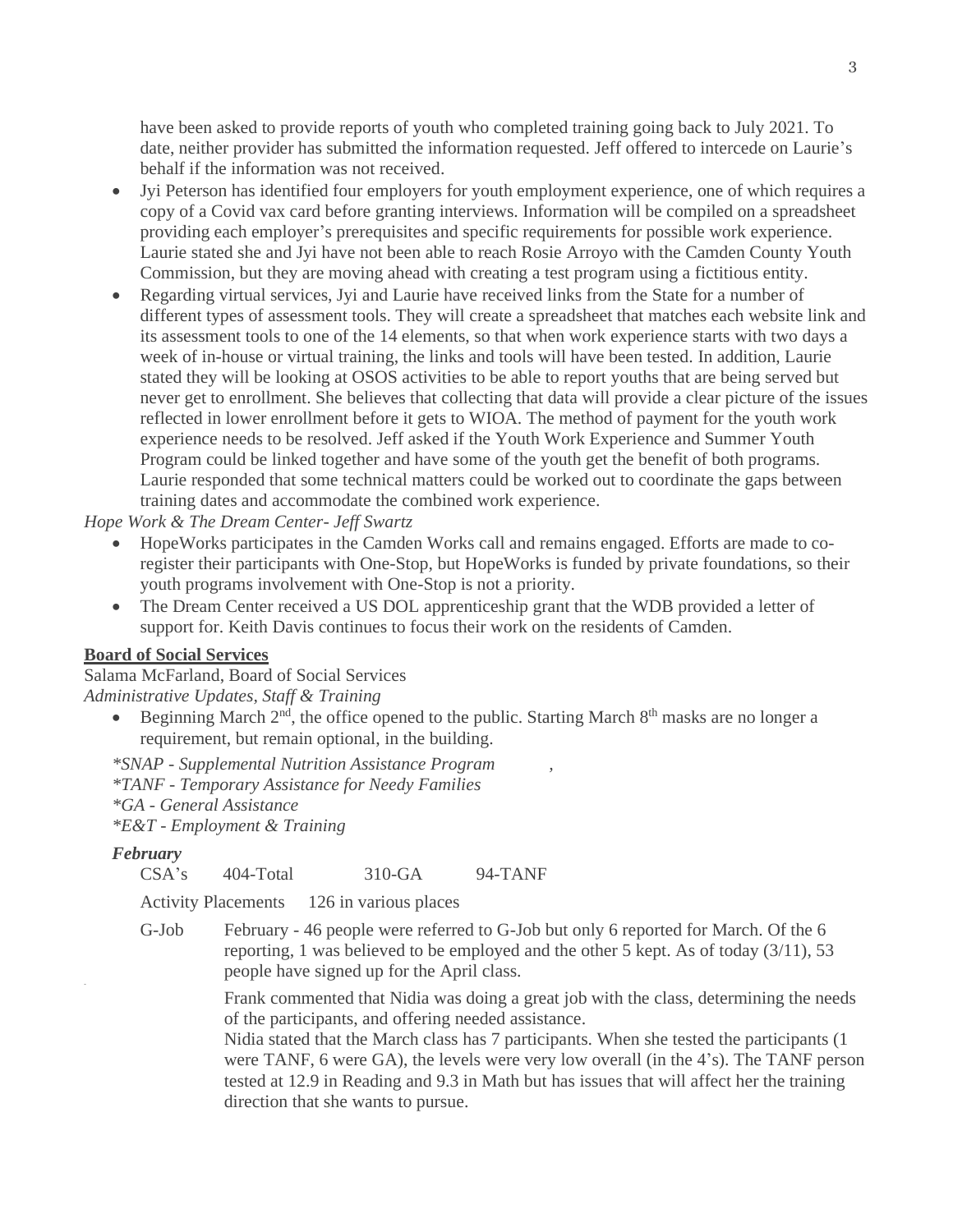- Kristi expressed a concern with how G-Job participants will gain access to the building when UI opens on 3/28. Nidia stated she would like a security person stationed in the lobby entrance to admit entrants for G-Job training. QLess is not a viable option for this training class because not all the participants have experience with the technology to use it or a cell phone. Badges for building access to training are being considered for future use. Name tags or badges are being considered to differentiate the G-Job entrants from everyone else trying to access the building once UI has its claimant appointments start.
- There are only 9 providers for CWEP. Additional providers are being sought.
- Total Applications received by the Agency in February was 1,685.
- Gregg asked that Salama and Kristi add a column for year-to-date numbers in their outcome tables going forward.
- There is no update on GA-28 Day, except that it will not take place in April.

### **Division of Vocational & Rehabilitation Service Updates**

Jeff Deitz, Manager, Division of Vocational Rehabilitation Services *Facility Safety*

• The NJ State Police were called to the Bridgeton office when a client returned and threatened to kill the staff. He was seen in the parking lot the next day and was again removed by police. Photos of the client were distributed to the Sherriff and on-site security. To bolster safety for the employees, 2 new State Troopers will be assigned to the office for 45 days and 2 additional security guards have been hired.

### *Administrative Updates & Staff Training*

• DVR is interviewing for two new counselors to replace people who retired or were promoted. *Project Search* 

• Students are being interviewed for next year but there is still no employer committed to participating in the program. Lenape High School has not indicated what it will do with the license it obtained from TD Bank. TD Bank is no longer providing their facility for meetings, so a new place needs to be found. Gregg suggested looking into another bank as a prospect for the program, specifically naming Truist Bank.

### *General*

• DVR's interaction with clients is still virtual and they share the concerns about the impact of UI being back in the building with customers.

### **Employment Services-LWD Updates**

Kristi Connors, ES Manager, Labor and Workforce Development

*Administrative Updates and Staff Training*

• The new Employment Service trainee will be onboarded on April 10th. He has had a working relationship with ES and comes with a lot of experience serving ex-offenders or justice-involved clients with a very good track record for placement. Training for the Re-Entry Division is being ramped up to better serve ex-offenders in Camden County. The current re-entry specialist is undergoing 14 required modules through the Institution of Corrections E-Training, and the new employee will be asked to take the same training.

*Virtual Service Updates and Referrals* 

- Services are still being offered virtually, but primarily by phone. When Gregg asked for her opinion on the use of Zoom or MS Teams, Kristi commented that Zoom is more user-friendly for clients.
- One-Stop staff are still required to wear masks. Beginning March  $14<sup>th</sup>$ , wearing a mask will be optional for State employees.
- On Weds. March 9<sup>th</sup>, State Facilities rep. Patrick Andrews was at the One-Stop. A discussion was held at the front door between Kristi, Nidia, Patrick, Brian Ferguson, and Keith Austin on how the UI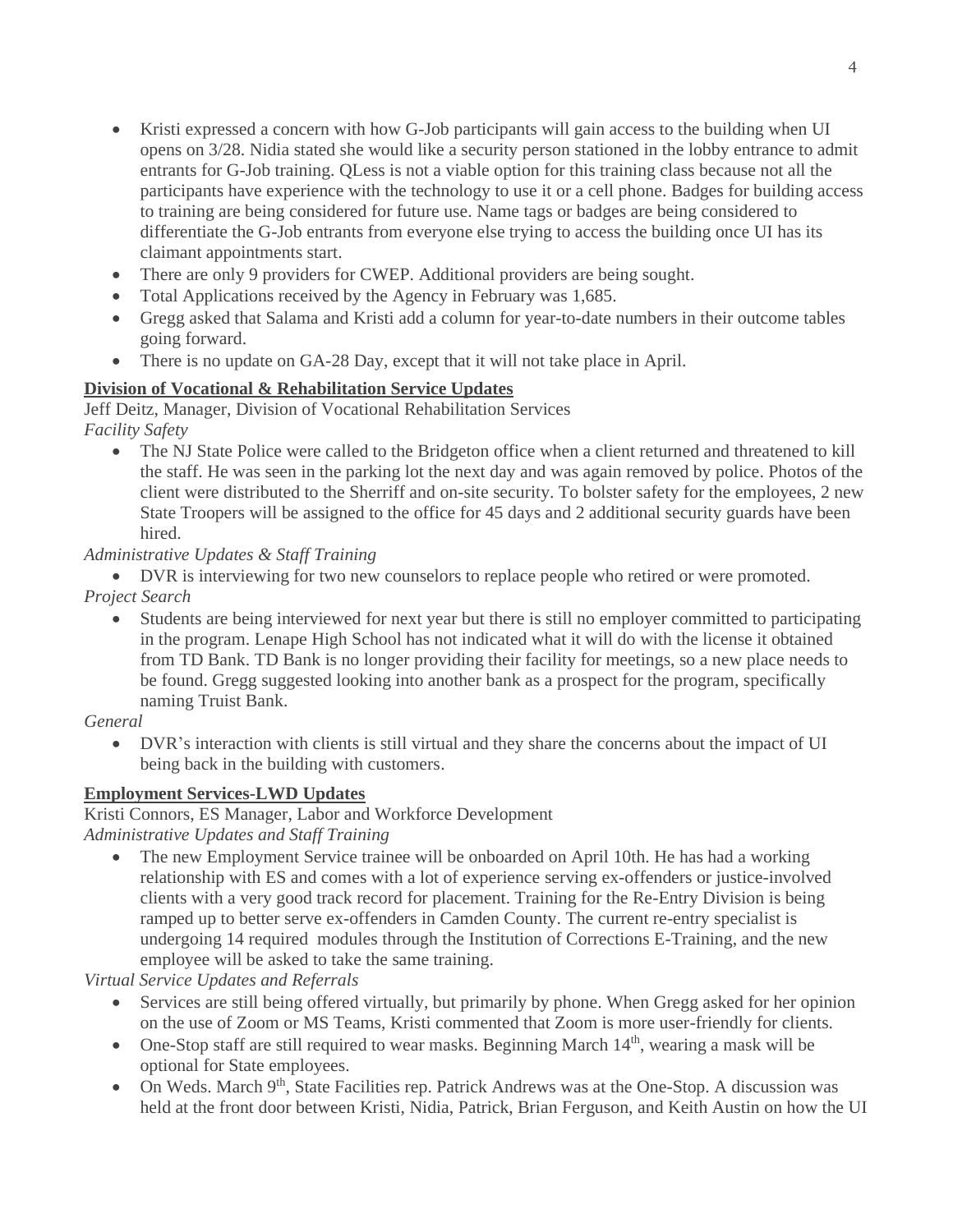opening on March 28<sup>th</sup> would be managed. Keith stated that phones would be on the premises for claimants to make follow up calls on site, but it is not confirmed. Keith is expected to retire on May 1<sup>st</sup> but may leave earlier because he likely has personal time he must use. No successor for Keith has been confirmed but one of his supervisors, Steve Buscher, or the clerk supervisor, Adrienne Valentine might be possibilities. Kristi stated that a UI employee came to her and robustly expressed concerns for safety. Kristi instructed her to reach out to Human Capital Strategies and to her union representative about her concerns. UI's union reserved a room at the One-Stop for March 23<sup>rd</sup> to meet with employees.

- Nidia, Patrick, Brian, Keith, and Kristi discussed whether the front door should be kept locked on March 28<sup>th</sup> or not. Kristi stated that her Assistant Director informed her that Central Office decided that the front door is to be locked and for people to be admitted as they show their appointment. The State Health & Safety rep is coming to the One-Stop to take photos of the interior and exterior of the building. There is no PA system in the building, so the adapting the phone system is being considered. It has been brought to Patrick's attention that there is no back door to use for an emergency exit from the ES work area, which is in the rear of the building. The emergency exit strategy from the ES station needs to be determined and active shooter training has been requested.
- See employment services outcomes below:

| <b>Employment Services Outcomes</b>                                                 |      |  |  |  |  |  |
|-------------------------------------------------------------------------------------|------|--|--|--|--|--|
| <b>Year to Date Check in</b>                                                        | 4848 |  |  |  |  |  |
| <b>Provide Outcomes to Virtual Services</b>                                         | 3478 |  |  |  |  |  |
| <b>Referred to Training</b>                                                         |      |  |  |  |  |  |
| <b>Referred from Training Counselor</b>                                             |      |  |  |  |  |  |
| <b>Voluntary Work Campaign</b>                                                      |      |  |  |  |  |  |
| *Correction to January – Voluntary Work Activity Campaign, the total was 96, not 24 |      |  |  |  |  |  |
| *Correction to December – Referred to Training total was 587                        |      |  |  |  |  |  |

# **Regional Updates**

Jeffrey Swartz, WDB Executive Director *Atlantic City Electric Initiative*

- Informational sessions continue 2 virtual, 1 at Camden County College and one recently at Overbrook HS. The events were well attended with 16-20 youth at each session. In addition, events are planned at Mastery, Cherry Hill West, Triton, and Sterling High Schools.
- One piece of safety equipment is on order and then the training can commence in April at the Anthony Canale Training Center in Egg Harbor Township

# *Summer Youth Employment*

- Employers are being sought for jobs in the southern part of the County. Employers will be accepted outside of Camden County, but the participant must be a resident of Camden County.
- Leslie William stated, for the record, the grant award for the Summer Youth Employment Program is \$138,600.
- The program will consist of 7 weeks of training and 1 week of educational training that includes financial literacy, teamwork, etc. Leslie has arranged to use a work readiness training curriculum which came from a One-Stop Career Center in Texas that shared all its training resources.

# *Camden Works*

• Gregg asked why there was no interest in participation. Jeff offered that the reasons are personal in nature. He cited these possible reasons for non-participation: work found, relocation, under-the-table employment or just walked away from the program.

# *SETC and GSETA*

• GSETA will hold a virtual conference in the Fall. SETC will hold its Board Meeting in April. Gregg noted that the collective frustration expressed by Frank about UI is shared by the SETC.